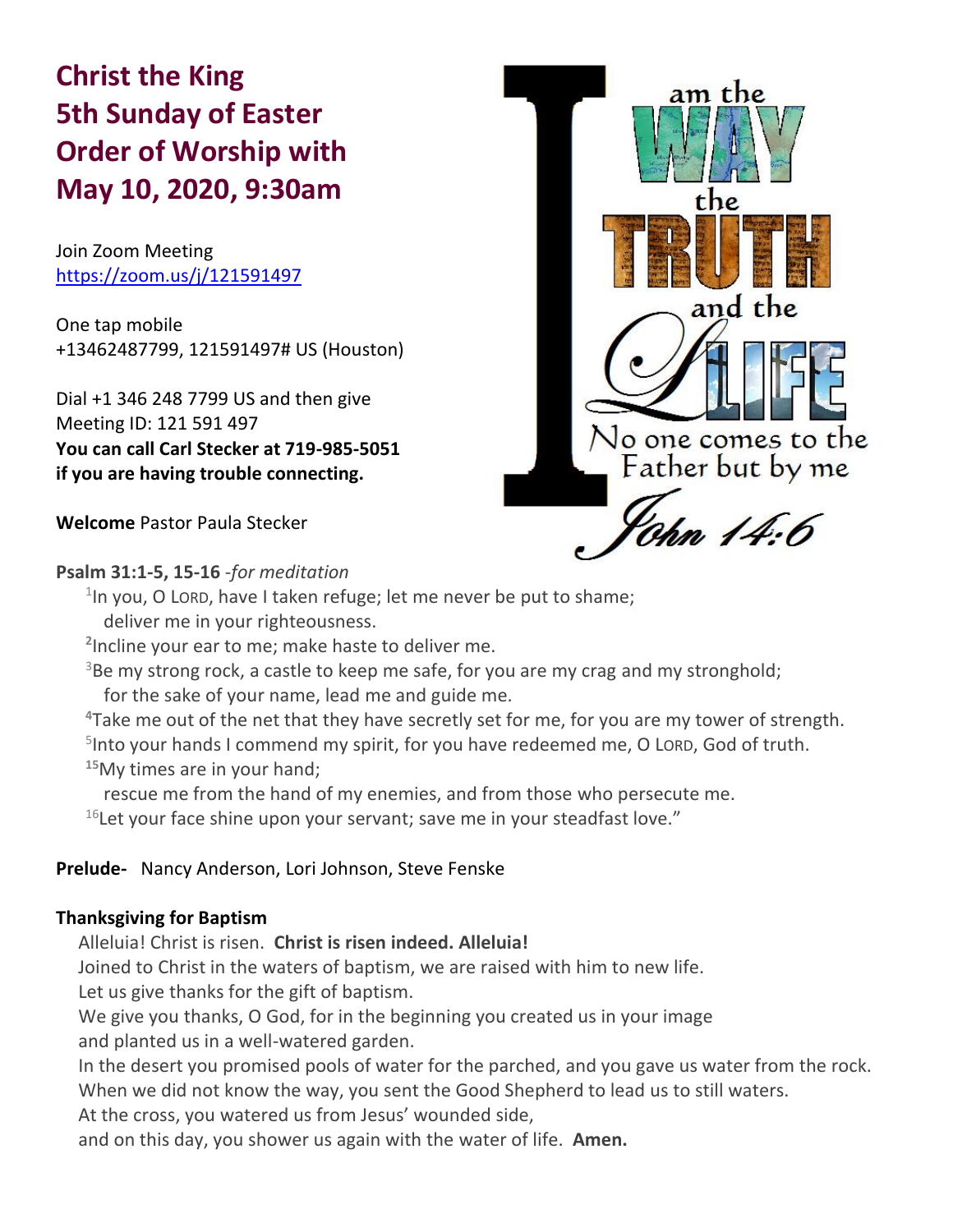*Baptized and Set Free*ELW 453 sung by Hanna Silver

**1.** We are people created, chosen by God. Then we're washed, ever gently, in mercy and love. Sin has power no more. Jesus opened the door to a fountain bringing healing, and wholeness and more.

# **Greeting**

The grace of our Lord Jesus Christ, the love of God, and the communion of the Holy Spirit be with you all. **And also with you.**

**Hymn of Praise** *Now All the Vault of Heaven Resounds* ELW 367; verse 4 **Adoring praises now we bring and with the heav'nly blessed sing: "Christ has triumphed! Alleluia!" Be to the Father, and our Lord, to Spirit blest, most holy God, all the glory, never ending! Alleluia, alleluia, alleluia!**

# **Prayer of the Day**

Almighty God, your Son Jesus Christ is the way, the truth, and the life. Give us grace to love one another, to follow in the way of his commandments, and to share his risen life with all the world, for he lives and reigns with you and the Holy Spirit, one God, now and forever. **Amen.**

# **First Reading: Acts 7:55-60**

*Stephen was one of the seven men chosen by the apostles to serve tables so that the apostles could be free to serve the word (Acts 6:1-6). Stephen does more than distribute food, however. For his preaching of God's word, he becomes the first martyr of the faith.*

<sup>55</sup>Filled with the Holy Spirit, [Stephen] gazed into heaven and saw the glory of God and Jesus standing at the right hand of God. <sup>56</sup>"Look," he said, "I see the heavens opened and the Son of Man standing at the right hand of God!" <sup>57</sup>But they covered their ears, and with a loud shout all rushed together against him. <sup>58</sup>Then they dragged him out of the city and began to stone him; and the witnesses laid their coats at the feet of a young man named Saul. <sup>59</sup>While they were stoning Stephen, he prayed, "Lord Jesus, receive my spirit."  $60$ Then he knelt down and cried out in a loud voice, "Lord, do not hold this sin against them." When he had said this, he died.

Word of God; word of life. **Thanks be to God.**

# **Second Reading: 1 Peter 2:2-10**

*Christ is the cornerstone of God's saving work and the foundation of our lives. We are God's chosen, holy people who continuously celebrate and declare the mercy of God we experience through Jesus Christ.*

<sup>2</sup>Like newborn infants, long for the pure, spiritual milk, so that by it you may grow into salvation—<sup>3</sup>if indeed you have tasted that the Lord is good.  $4\text{Come}$  to him, a living stone, though rejected by mortals yet chosen and precious in God's sight, and <sup>5</sup>like living stones, let yourselves be built into a spiritual house, to be a holy priesthood, to offer spiritual sacrifices acceptable to God through Jesus Christ. <sup>6</sup>For it stands in scripture: "See, I am laying in Zion a stone, a cornerstone chosen and precious; and whoever believes in him will not be put to shame."

 $^{7}$ To you then who believe, he is precious; but for those who do not believe,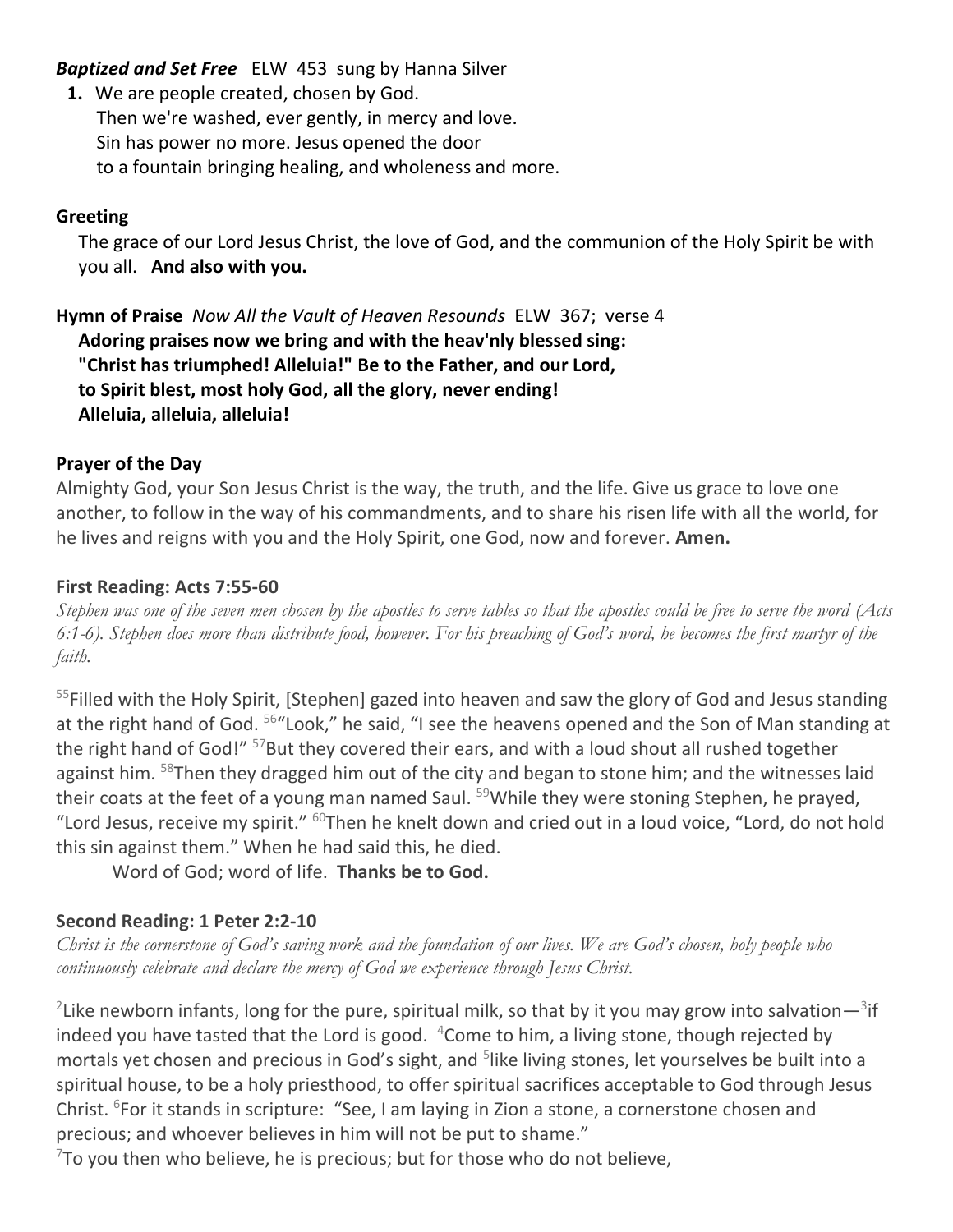"The stone that the builders rejected has become the very head of the corner,"

 $8$ and "A stone that makes them stumble, and a rock that makes them fall."

They stumble because they disobey the word, as they were destined to do.

 $9B$ ut you are a chosen race, a royal priesthood, a holy nation, God's own people, in order that you may proclaim the mighty acts of him who called you out of darkness into his marvelous light.

 $10$ Once you were not a people, but now you are God's people; once you had not received mercy, but now you have received mercy.

Word of God; word of life. **Thanks be to God.**



The gospel according to John chapter 14. **Glory to you, O Lord.**

# **Gospel: John 14:1-14**

*On the night that he is to be arrested, Jesus shares final words with his disciples. As the one through whom God is known, he promises to go before them and act on their behalf.*

[Jesus said to the disciples:] <sup>1</sup>"Do not let your hearts be troubled. Believe in God, believe also in me. <sup>2</sup>In my Father's house there are many dwelling places. If it were not so, would I have told you that I go to prepare a place for you?  $3$ And if I go and prepare a place for you, I will come again and will take you to myself, so that where I am, there you may be also. <sup>4</sup>And you know the way to the place where I am going." <sup>5</sup>Thomas said to him, "Lord, we do not know where you are going. How can we know the way?" <sup>6</sup>Jesus said to him, "I am the way, and the truth, and the life. No one comes to the Father except through me. <sup>7</sup>If you know me, you will know my Father also. From now on you do know him and have seen him."

 $8$ Philip said to him, "Lord, show us the Father, and we will be satisfied."  $9$  Jesus said to him, "Have I been with you all this time, Philip, and you still do not know me? Whoever has seen me has seen the Father. How can you say, 'Show us the Father'?  $^{10}$ Do you not believe that I am in the Father and the Father is in me? The words that I say to you I do not speak on my own; but the Father who dwells in me does his works.  $11$ Believe me that I am in the Father and the Father is in me; but if you do not, then believe me because of the works themselves.  $12$ Very truly, I tell you, the one who believes in me will also do the works that I do and, in fact, will do greater works than these, because I am going to the Father.  $13$ I will do whatever you ask in my name, so that the Father may be glorified in the Son.  $14$ If in my name you ask me for anything, I will do it."

The good news of the Lord. **Praise to you, O Christ.**

# **Children's message**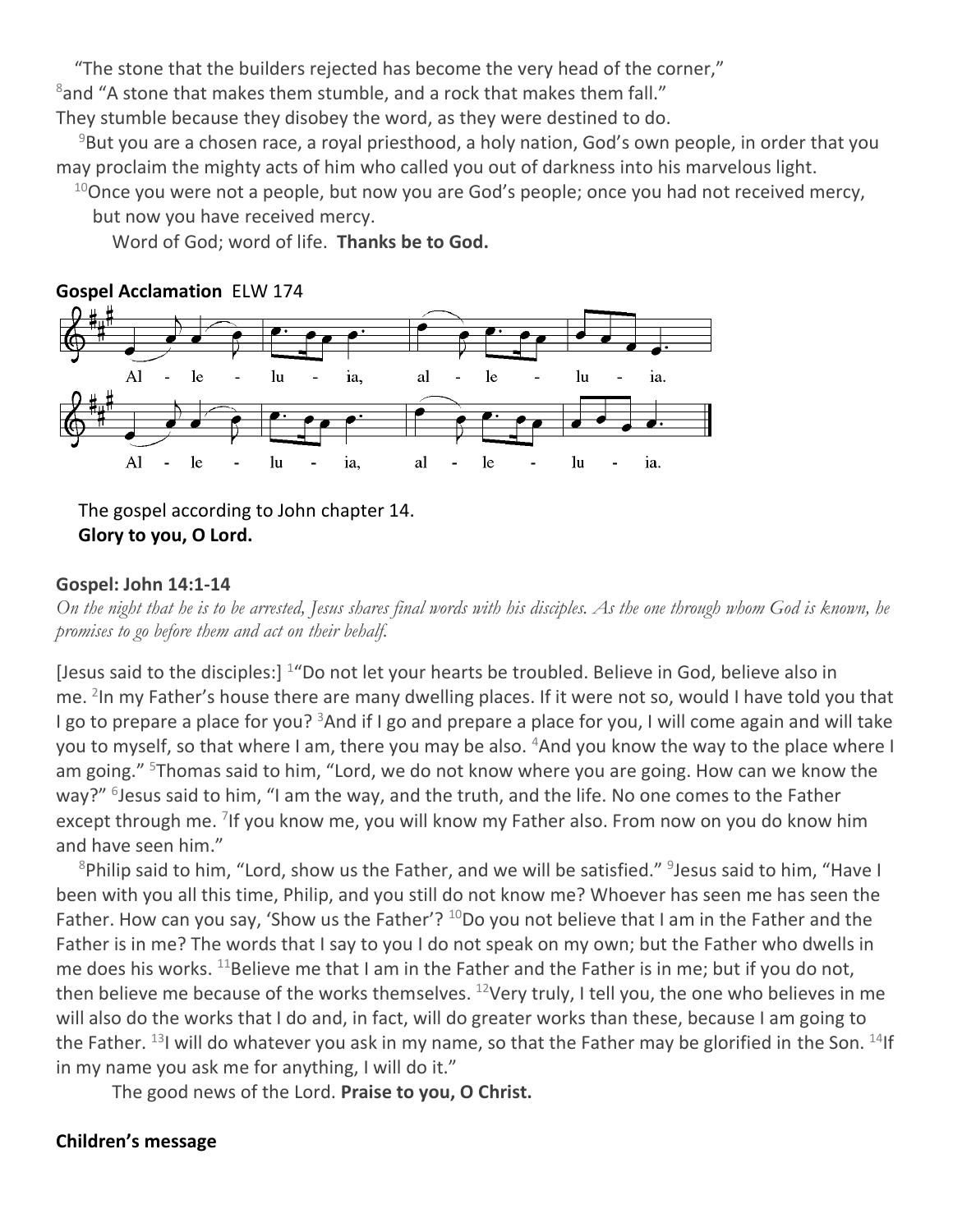#### **Sermon**

*I Am the Bread of Life*ELW 485 verses 1&4



Text: Suzanne Toolan, RSM, b. 1927, based on John 6

Nusic: I AM THE BREAD, Suzanne Toolan, RSM<br>Text and music © 1966, 1970, 1986, 1993 GIA Publications, Inc., 7404 S. Mason Ave., Chicago, IL 60638. www.giamusic.com. 800.442.3358.<br>All rights reserved. Used by permission.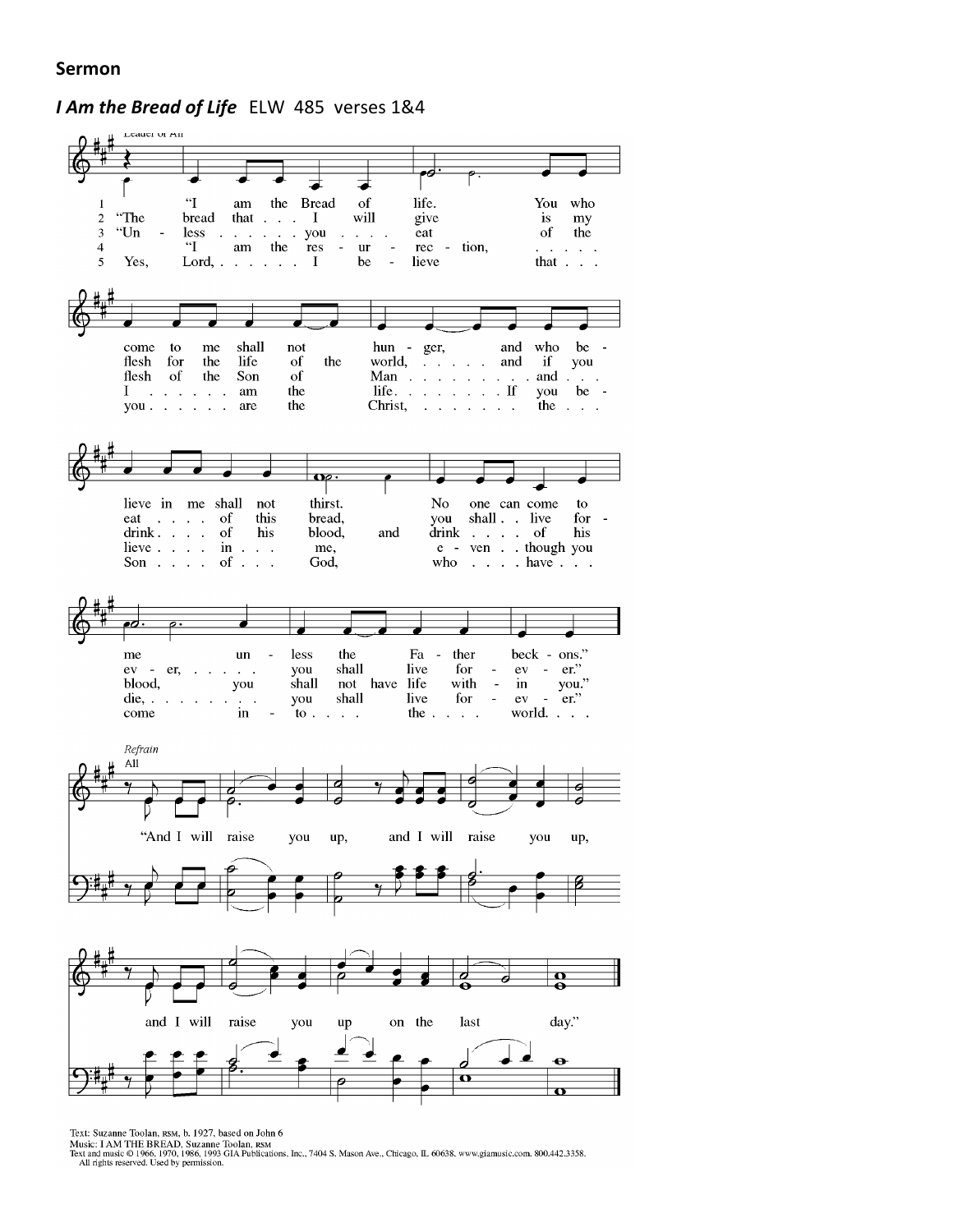# **Prayers of Intercession –**

Uplifted by the promised hope of healing and resurrection, we join the people of God in all times and places in praying for the church, the world, and all who are in need.

Lord, in your mercy, **hear our prayer.**

With bold confidence in your love, almighty God, we place all for whom we pray into your eternal care; through Christ our Lord. **Amen.**

# **Peace**

The peace of Christ be with you always. **And also with you.**

**Offering Message**

**Children's Song:** *This Little Light of Mine—***Silver Family**

- **1 This little light of mine, I'm goin'-a let it shine; this little light of mine, I'm goin'-a let it shine; this little light of mine, I'm goin'-a let it shine, let it shine, let it shine, let it shine.**
- **2 Ev'rywhere I go, I'm goin'-a let it shine; ev'rywhere I go, I'm goin'-a let it shine; ev'rywhere I go, I'm goin'-a let it shine, let it shine, let it shine, let it shine.**
- **3 Jesus gave it to me, I'm goin'-a let it shine; Jesus gave it to me, I'm goin'-a let it shine; Jesus gave it to me, I'm goin'-a let it shine, let it shine, let it shine, let it shine.**

# **Offering Prayer**

Merciful God,

our ordinary gifts seem small for such a celebration,

but you make of them an abundance, just as you do with our lives.

You call us from death to life, from silence to speech, from idleness to action. We give thanks for your saving love in Jesus Christ our Lord. **Amen.**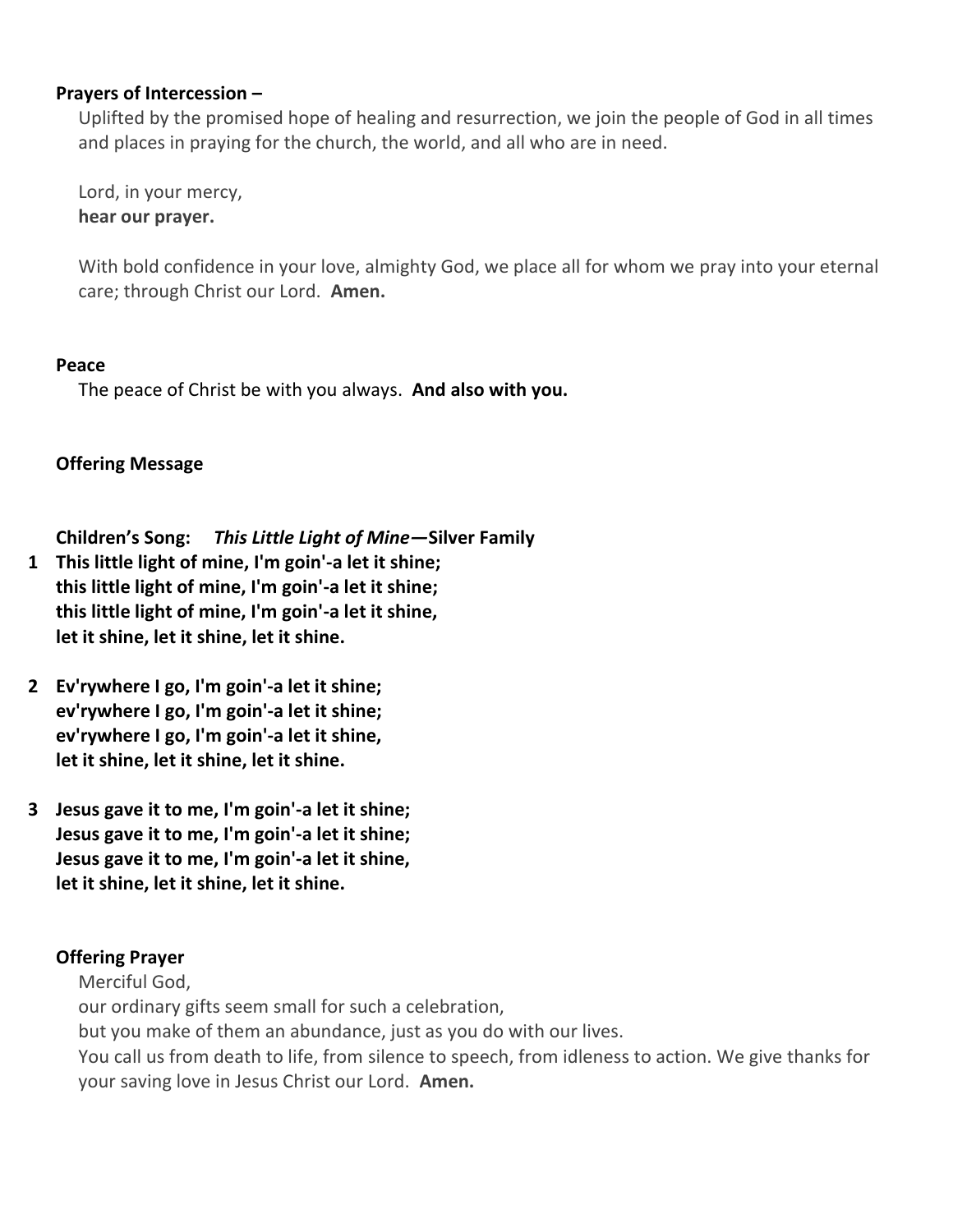# **Lord's Prayer**

**Our Father in heaven, hallowed be your name, your kingdom come, your will be done, on earth as in heaven. Give us today our daily bread. Forgive us our sins as we forgive those who sin against us. Save us from the time of trial and deliver us from evil. For the kingdom, the power, and the glory are yours, now and forever. Amen.**

### **Announcements**

# **Blessing**

May the One who brought forth Jesus from the dead raise you to new life, fill you with hope, and turn your mourning into dancing. Almighty God, Father, + Son, and Holy Spirit, bless you now and forever. **Amen.**